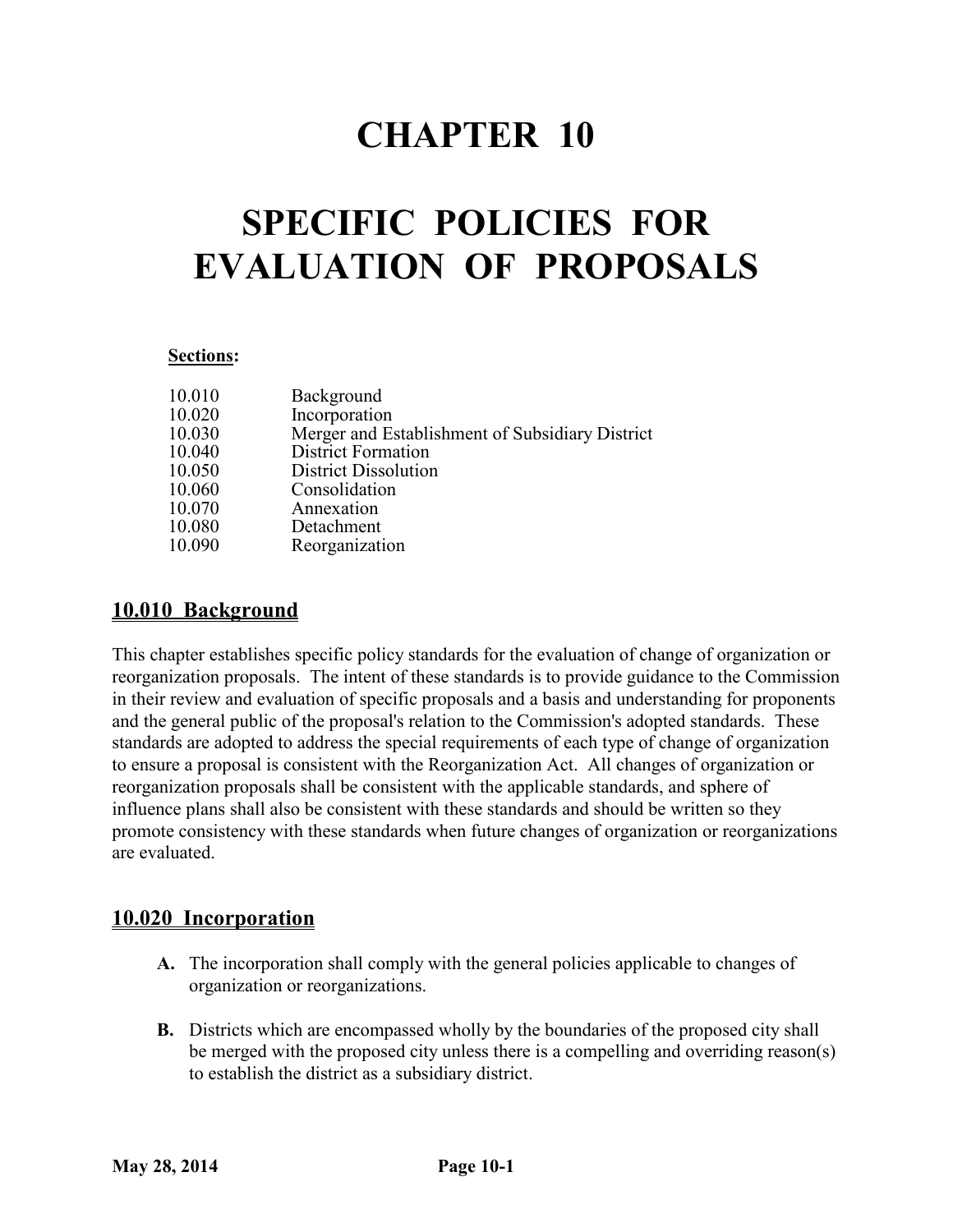- **C.** The Commission shall act favorably on incorporations in which:
	- 1. It is demonstrated there is a significant unmet need for services or need for improved services within the territory for which incorporation is proposed. In determining whether an unmet need for services or improved services exists, the Commission will base its determination on:
		- (a) Current levels of service in the area to be incorporated;
		- (b) Existing and projected growth rate and density patterns in the area to be incorporated;
		- (c) The sphere of influence plans for local agencies currently providing services to the area.
	- 2. The incorporation will result in an entity with the capability to provide a more efficient form of urban services to the affected territory and population.
	- 3. The area to be incorporated has a relatively dense population in a well-defined reasonably compact area.
	- 4. Continued substantial growth within the proposed area and adjacent areas is projected for the next ten (10) years.
	- 5. The existing and any alternative means for furnishing necessary services are undesirable.
- **D.** The Commission shall act unfavorably on incorporations in which:
	- 1. The area to be incorporated has a relatively low population density or the population is not in a reasonably compact or defined community.
	- 2. The incorporation is premature in view of lack of projected substantial growth within the next ten  $(10)$  years.
	- 3. Property boundaries do not include all urbanized areas or are otherwise improperly drawn.
- **E.** The Commission shall not approve an incorporation unless the incorporation proponents can demonstrate that the proposed city will be able to fund municipal services to the affected population.
- **F.** Current State law requires the transfer to a newly incorporated city of all situs sales tax revenue and transient occupancy tax revenue from the city's territory in addition to a proportion of the property tax revenue based on a statutory formula. Consequently, in most incorporations, the net revenue effect will substantially favor the new city at the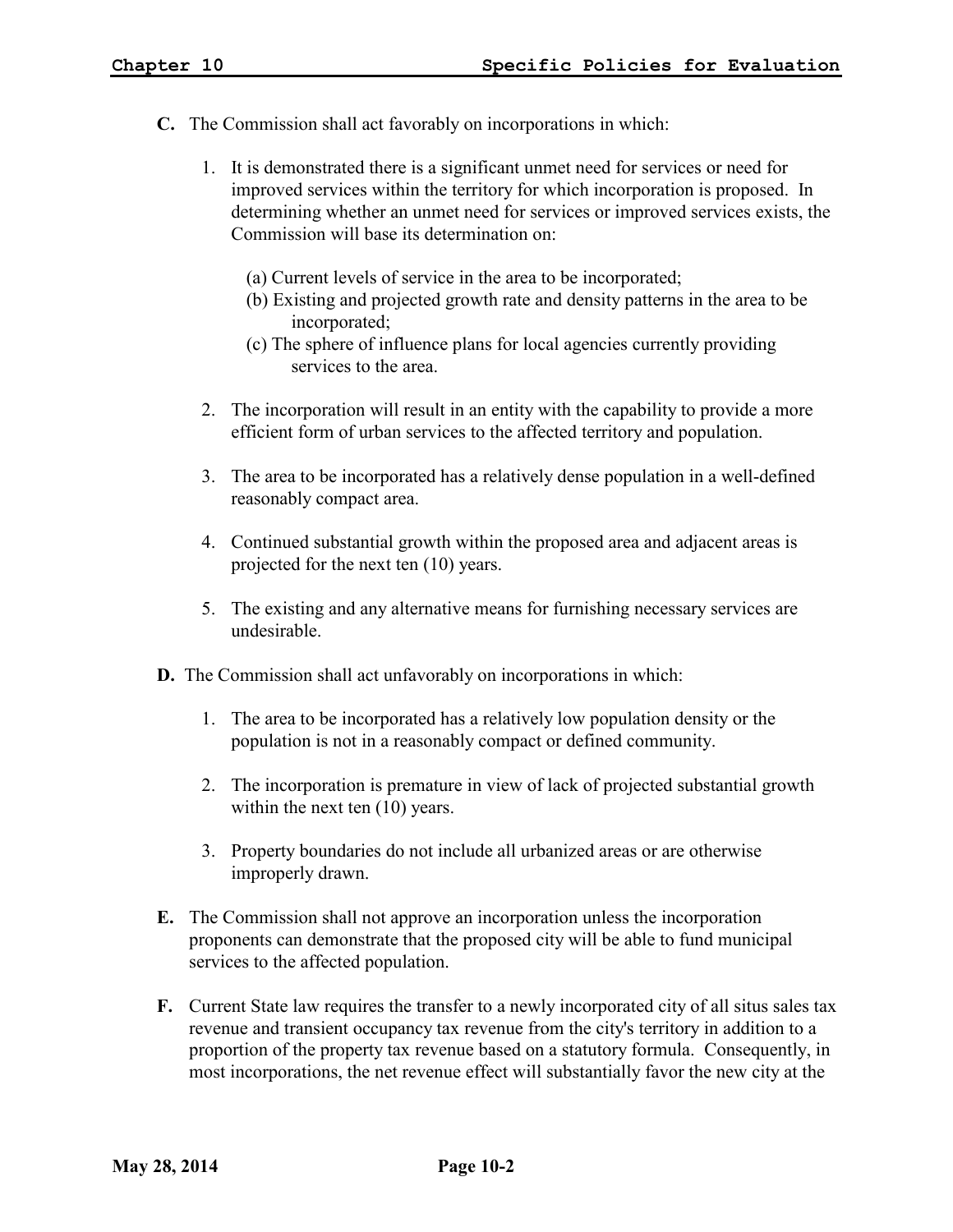County's expense. The Commission shall not approve an incorporation which does not contain agreements that compensates for this lack of revenue neutrality.

- **G.** The Commission shall not approve an incorporation which splits a special district unless the Commission finds that the resulting service providers are the most logical, efficient, and cost-effective organizational structure for service delivery, there will not be a severe financial impact on the district, and the territory to be included within the city represents both 70% or more of the area of land within the subsidiary district and contain 70% or more of the number of registered voters who reside within the district.
- **H.** The Commission shall not approve the inclusion of agricultural or open space land which is not designated for urbanization within the next five years of the date of the receipt of the application in any incorporation proposal unless the Commission finds the proposal is structured to ensure the long-term preservation of open space or agricultural lands.

## **10.030 Merger and Establishment of Subsidiary District**

- **A.** For purposes of this chapter, the merger of districts and establishment of subsidiary districts shall be treated as a formation of a dependent district and the standards for district formations are therefore applicable to mergers and subsidiary districts.
- **B.** Based on Master Service Area Plans and other data provided, the Commission shall determine whether the proposed city's and district's organizations and operations can feasibly be combined. The Commission shall give particular attention to the following:
	- 1. Employment contracts, policies, and human resource issues;
	- 2. Specified plans for combination of top manager's roles and responsibilities and for staffing key positions; and
	- 3. Plans and safeguards to ensure uniform and consistent service quality throughout the newly merged jurisdiction.
- **C.** For any proposal for a merger or establishment of a subsidiary district, the Commission shall also consider the alternative proposal of merging the district or establishing a subsidiary district. **[REFERENCE: Sec. 56118 CGC]**
- **D.** Districts which are encompassed wholly by the boundaries of the proposed city shall be merged with the proposed city unless there is a compelling and overriding reason(s) to establish the district as a subsidiary district.
- **E.** In establishing a subsidiary district, one of the following criteria shall be met: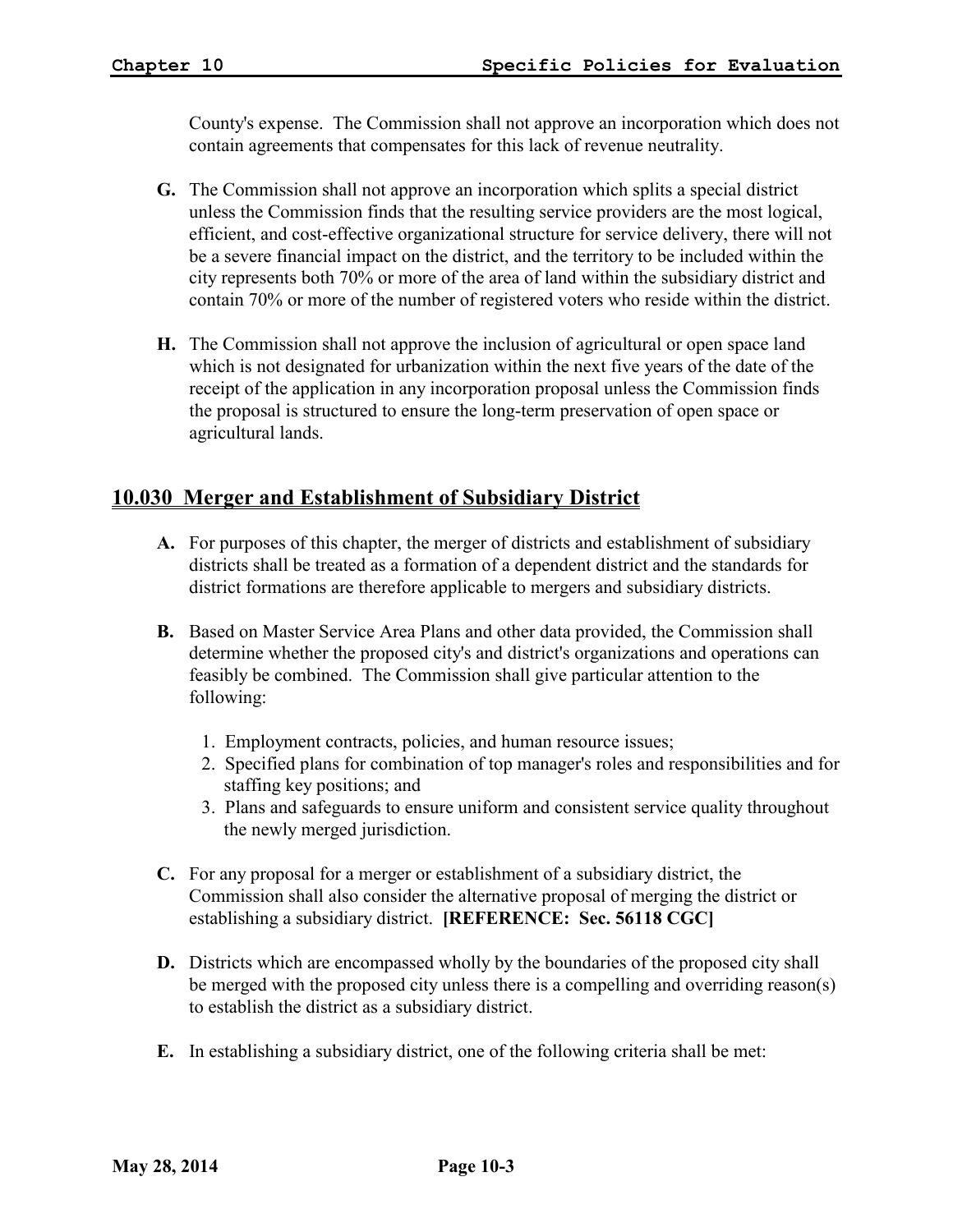- 1. The entire territory of the district shall be included within the boundaries of the city; or
- 2. A portion or portions of territory of such district shall be included within the boundaries of the city and such portion or portions shall both represent 70% or more of the area of land within the district and contain 70% or more of the number of registered voters who reside within the district.

#### **[REFERENCE: Sec. 57105 CGC]**

#### **10.040 District Formation**

- **A.** The district formation shall comply with the general policies applicable to changes of organization or reorganizations.
- **B.** In order to reduce and minimize the number of agencies providing services, the Commission shall discourage the formation of new districts unless the formation is part of a reorganization not resulting in the creation of additional districts OR there is evidence of a clear need for the district's services and/or administration from the landowners and/or residents, there are no existing districts available or able to annex and provide similar services, and there is an ability of the new agency to provide for and finance the needed services.
- **C.** The Commission shall act favorably on district formations in which:
	- 1. It is demonstrated there is a significant unmet need for services or need for improved services within the territory for which formation is proposed due to the inadequate level or quality of services currently being provided.
	- 2. Development requires one or more urban-type services, and by reason of location or other consideration, such service or services may not be provided by any of the following means in descending order of preference:
		- (a) Annexation to existing independent district;
		- (b) Annexation to existing dependent district;
		- (c) Creation of zone of benefit within Countywide County Service Area No. 1.
	- 3. Formation is for a primarily rural or agricultural area and district is for a limited non-urban type service such as irrigation, drainage, soil conservation, etc. and cannot be provided by an existing district or a zone of benefit within Countywide County Service Area No. 1.
- **D.** The Commission shall act unfavorably on district formations in which: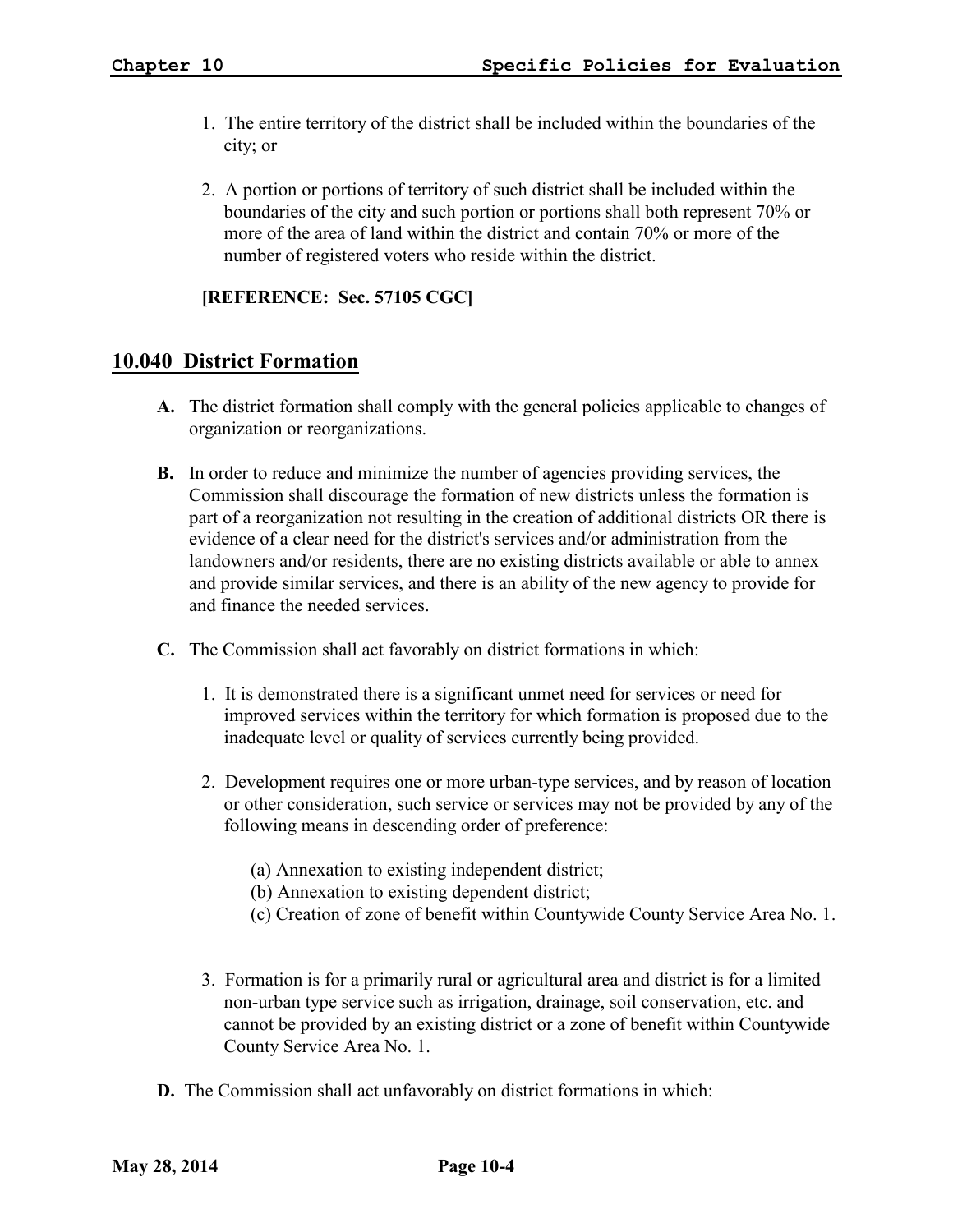- 1. There is an undemonstrated or minor need for urban-type services or such services as needed may be provided by the following district alternatives in descending order of preference:
	- (a) Annexation to existing independent district;
	- (b) Annexation to existing dependent district;
	- (c) Creation of zone of benefit within Countywide County Service Area No. 1.
- 2. The formation is premature in view of lack of anticipated substantial growth within the next ten  $(10)$  years.
- 3. The formation would result in the multiplication of districts in the area thereby making difficult the ultimate provision of adequate full local services to the area.
- 4. The proposed district is not the best suited to the purpose and better district alternatives are available.
- **E.** The Commission shall not approve a district formation unless the proponents can demonstrate that the proposed district will be able to fund the services it intends to provide.
- **F.** The Commission shall not approve the inclusion of agricultural or open space land which is not designated for urbanization within the next five years of the date of the receipt of the application in any formation proposal unless the Commission finds the proposal is structured to ensure the long-term preservation of open space or agricultural lands.

#### **10.050 District Dissolution**

- **A.** The dissolution shall comply with the general policies applicable to changes of organization or reorganizations.
- **B.** The Commission shall not approve a dissolution unless the Commission has adopted a zero sphere of influence for the district.
- **C.** The Commission shall not approve a dissolution unless the proposal meets one of the following criteria:
	- 1. The corporate powers of the district are not presently being used and there is a reasonable probability that those powers will not be used in the future; OR
	- 2. The dissolution is part of a reorganization where the result will be better service, reduced costs, and/or more efficient and visible administration of services to the residents and/or landowners of the affected territory.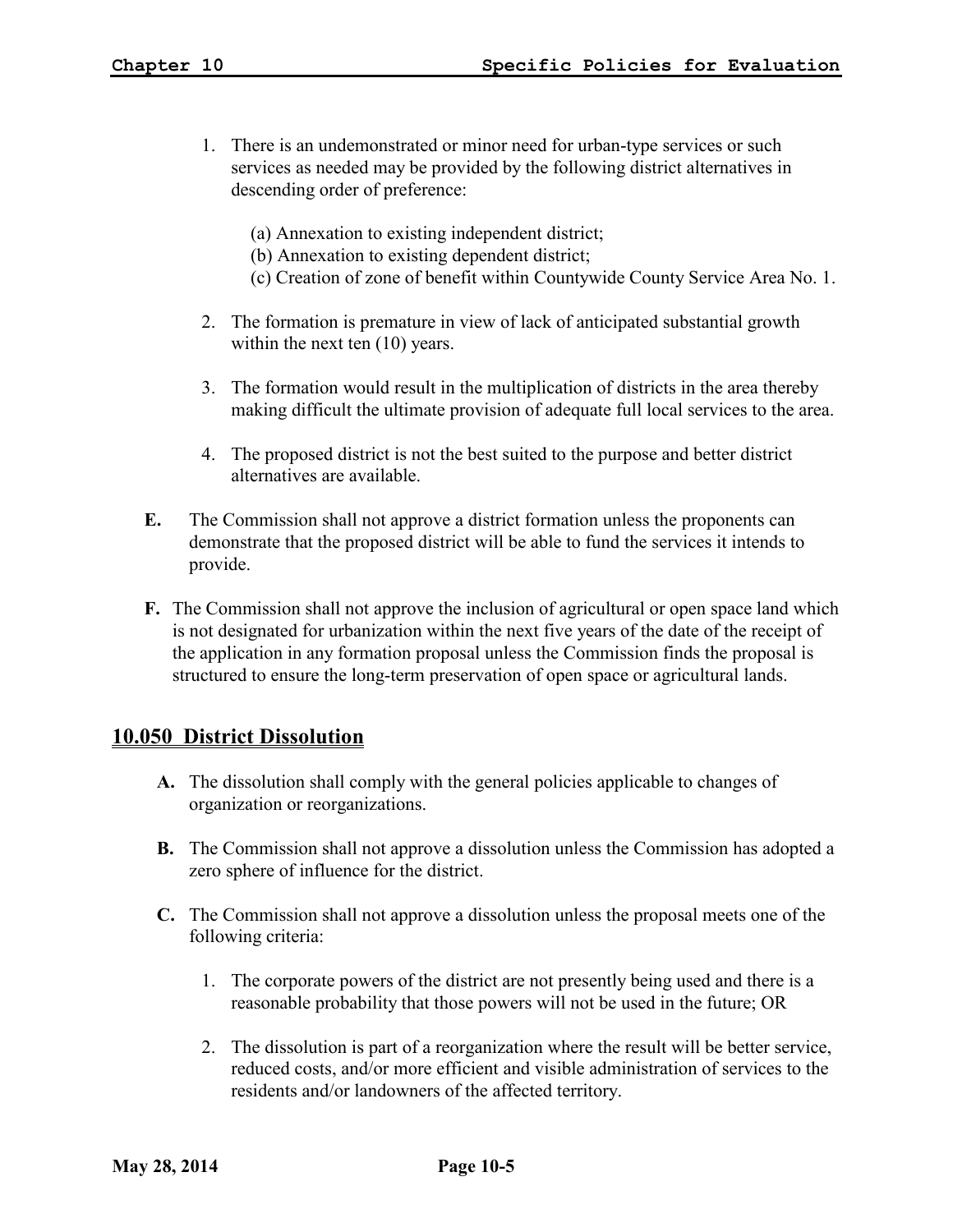#### **10.060 Consolidation**

- **A.** For purposes of this chapter, consolidation of districts shall be treated as a district formation and the standards for district formation are therefore applicable to consolidations.
- **B.** Based on Master Service Area Plans and other data provided, the Commission shall determine whether the organizations and operations of the districts proposed to be consolidated can feasibly be combined. The Commission shall give particular attention to the following:
	- 1. Employment contracts, policies, and human resource issues;
	- 2. Specified plans for combination of top manager's roles and responsibilities and for staffing key positions; and
	- 3. Plans and safeguards to ensure uniform and consistent service quality throughout the newly consolidated jurisdiction.

### **10.070 Annexation**

- **A.** The annexation shall comply with the general policies applicable to changes of organization or reorganizations.
- **B.** The Commission shall encourage the development of existing vacant or nonagricultural, non-open space lands for urban uses within the existing boundaries of a district before any proposal is approved which would allow for or lead to the development of existing agricultural and open space lands for non-agricultural and non-open space uses which are outside the district boundaries.
- **C.** The Commission shall encourage the development of existing agricultural and open space lands for urban uses within the existing boundaries of a district before any proposal is approved which would allow for or lead to the development of existing agricultural and open space lands for non-agricultural and non-open space uses which are outside the boundaries of the local agency.
- **D.** The Commission shall act favorably on proposals for urban-type services in which:
	- 1. The district proposes to annex developed urban land inside their sphere of influence and it is not demonstrated by the residents or owners of property being annexed that such areas should not be annexed.
	- 2. The proposal is part of an orderly, phased annexation program by an agency for territory within its sphere of influence.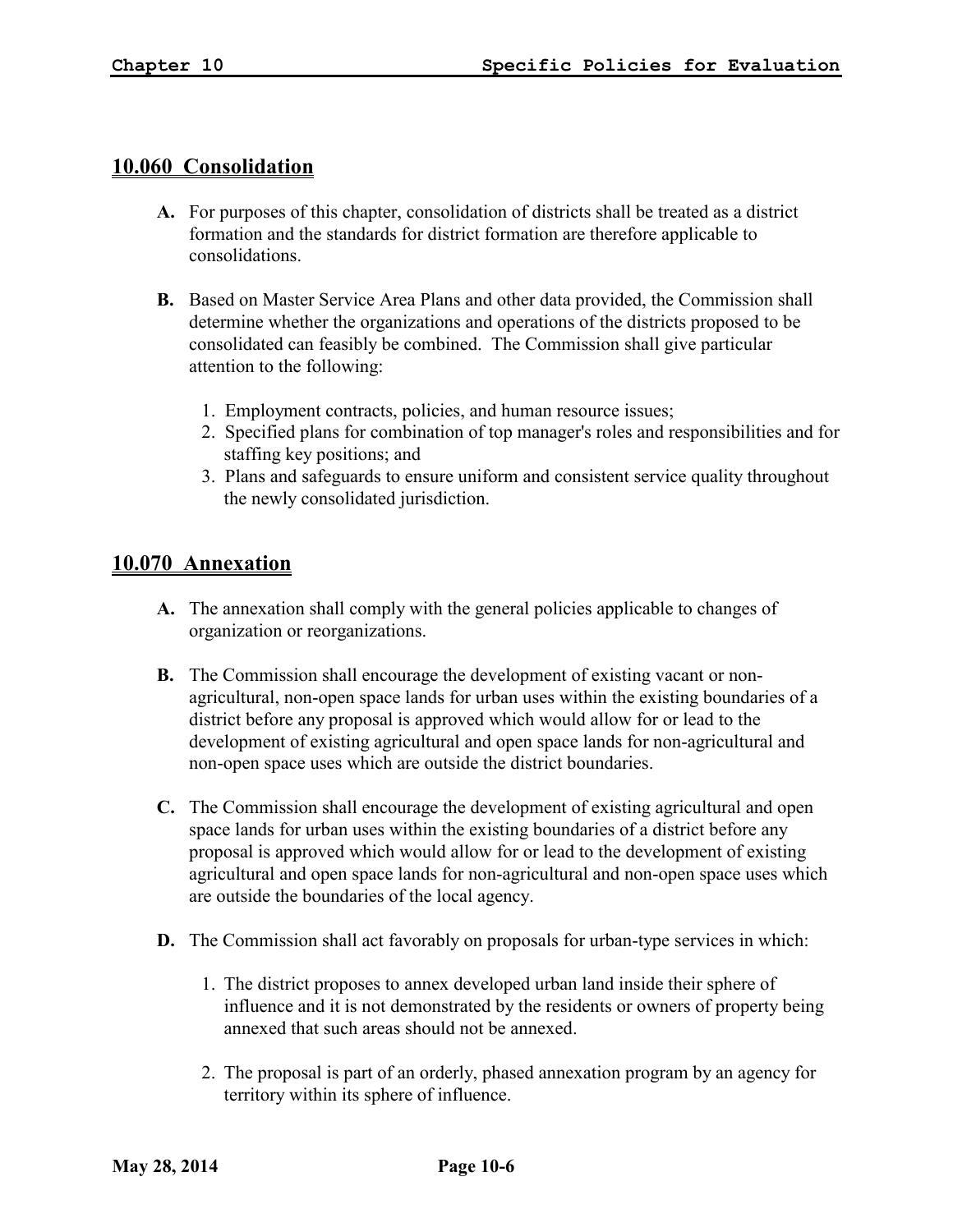- 3. The proposal would eliminate islands, corridors, or other distortions of existing **boundaries**
- 4. The proposed area is urban in character or urban development is imminent requiring municipal or urban-type services.
- 5. The proposal is for publicly-owned property used for public purposes.
- 6. The proposal is by an agency in order to facilitate construction of public improvement(s) or facility(ies) which otherwise would be difficult to construct.
- 7. The Service Area Plan demonstrates that adequate services will be provided within the time frame needed by the inhabitants of the annexed area. Proposed annexations of land areas that lie outside of the current and next five year increment of projected service delivery in the Service Area Plan are presumed not to comply with this standard unless the applicant clearly establishes that special and unique circumstances exist which ensure the provision of quality services during the applicable time frame for the affected area consistent with the other standards.
- **E.** The Commission shall act favorably on proposals for rural-type services in which services can be provided by the annexing district, are needed by residents or landowners, and district annexation is the most economical and practical method of supplying the service.
- **F.** The Commission shall act unfavorably on proposals for urban-type services in which:
	- 1. The area is not presently urban in character and the proposal would result in a premature intrusion of urbanization in a predominantly rural area.
	- 2. For reasons of topography, distance, natural boundaries, or like considerations, the extension of services would be financially infeasible, or another means of supplying services by acceptable alternatives is preferable.
	- 3. The proposal appears to be motivated by inter-agency rivalry, land speculation, or other motives not in the public interest.
	- 4. The boundaries of the proposed annexation do not include logical service area or are otherwise improperly drawn.
- **G.** The Commission shall not approve a proposal in which the affected territory is not contiguous with existing boundaries of the district unless the affected territory meets all of the following criteria: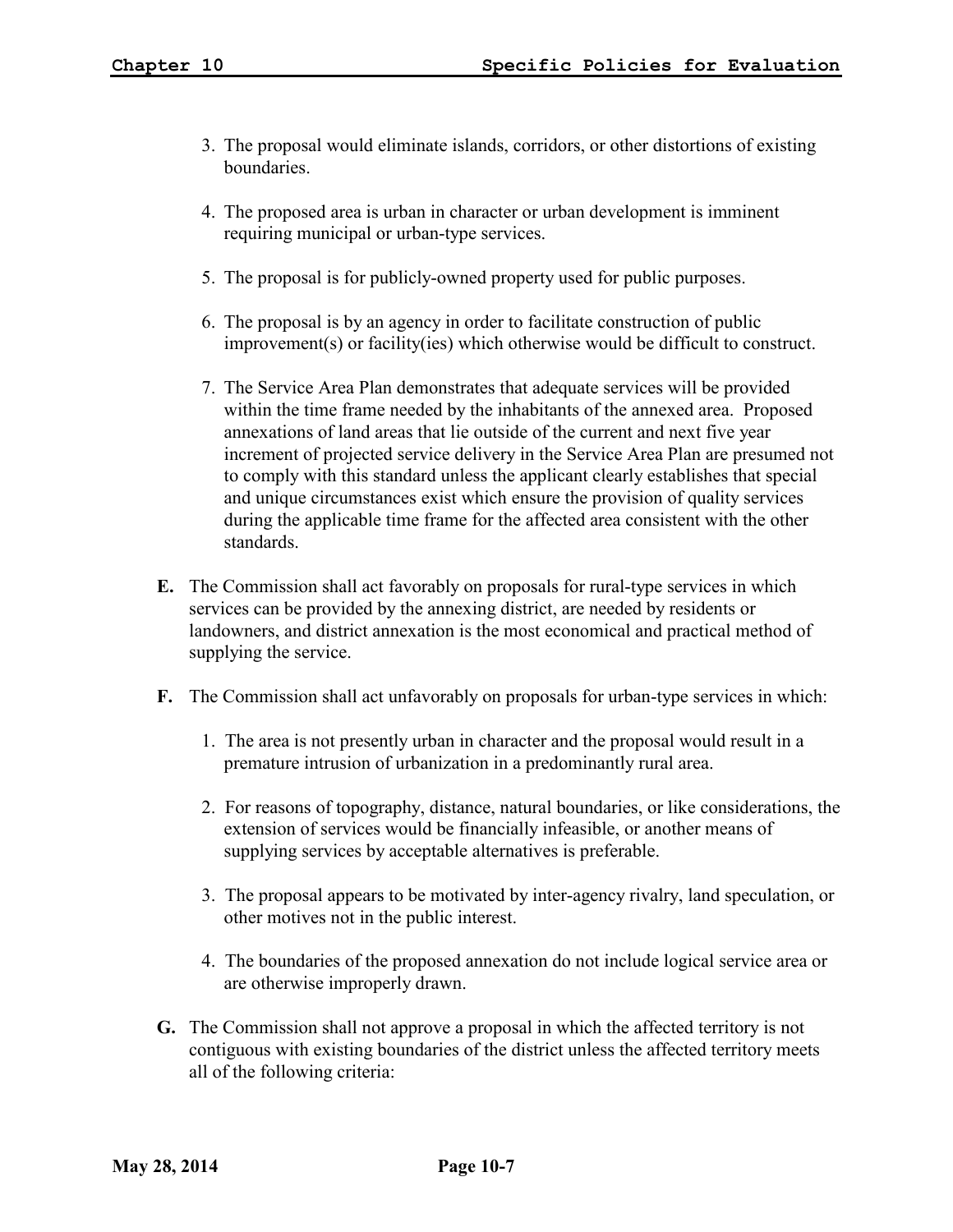- 1. Is at least 10 acres in size but does not exceed 1,000 acres.
- 2. Does not exceed 50% of the territory within the existing district.
- 3. Annexation is necessary for orderly growth and territory cannot be annexed to another district, be formed as a new district, or be served by a zone of benefit within Countywide County Service Area No. 1.

Territory is not contiguous if its only connection is a strip of land more than 300' long and less than 200' wide.

- **H.** The Commission shall not approve an annexation which will result in corridors, peninsulas, or otherwise further the distortion of existing boundaries unless the Commission finds that the annexation as proposed is necessary for orderly growth and it is not feasible or desirable to add additional territory to lessen a boundary distortion.
- **I.** An annexation shall not be approved to facilitate the delivery of one or a few services to the affected territory which is detrimental to existing service recipients or to the other services provided by the district.
- **J.** The Commission shall not approve an annexation unless the Service Area Plan of the affected district demonstrates that adequate services will be provided within the time frame needed by the inhabitants of the affected territory. Proposed annexations for land areas that lie outside of the current and next five-year increment of projected service delivery in the Service Area Plan are presumed not to comply with this standard unless the proponent clearly establishes that special and unique circumstances exist which ensure the provision of quality services during the applicable time frame for the affected territory consistent with the other standards.

#### **10.080 Detachment**

- **A.** The detachment shall comply with the general policies applicable to changes of organization or reorganizations.
- **B.** The Commission shall consider detachments in areas which require organized public service if another service provider is capable and willing to provide the service(s).
- **C.** Detachment from a district shall not relieve the landowners within the detaching territory from existing obligations for bonded indebtedness or other indebtedness incurred previously by the district to provide service to the detaching territory unless one of the following apply:
	- 1. The relief from indebtedness is part of a revenue exchange agreement applying to the detachment;